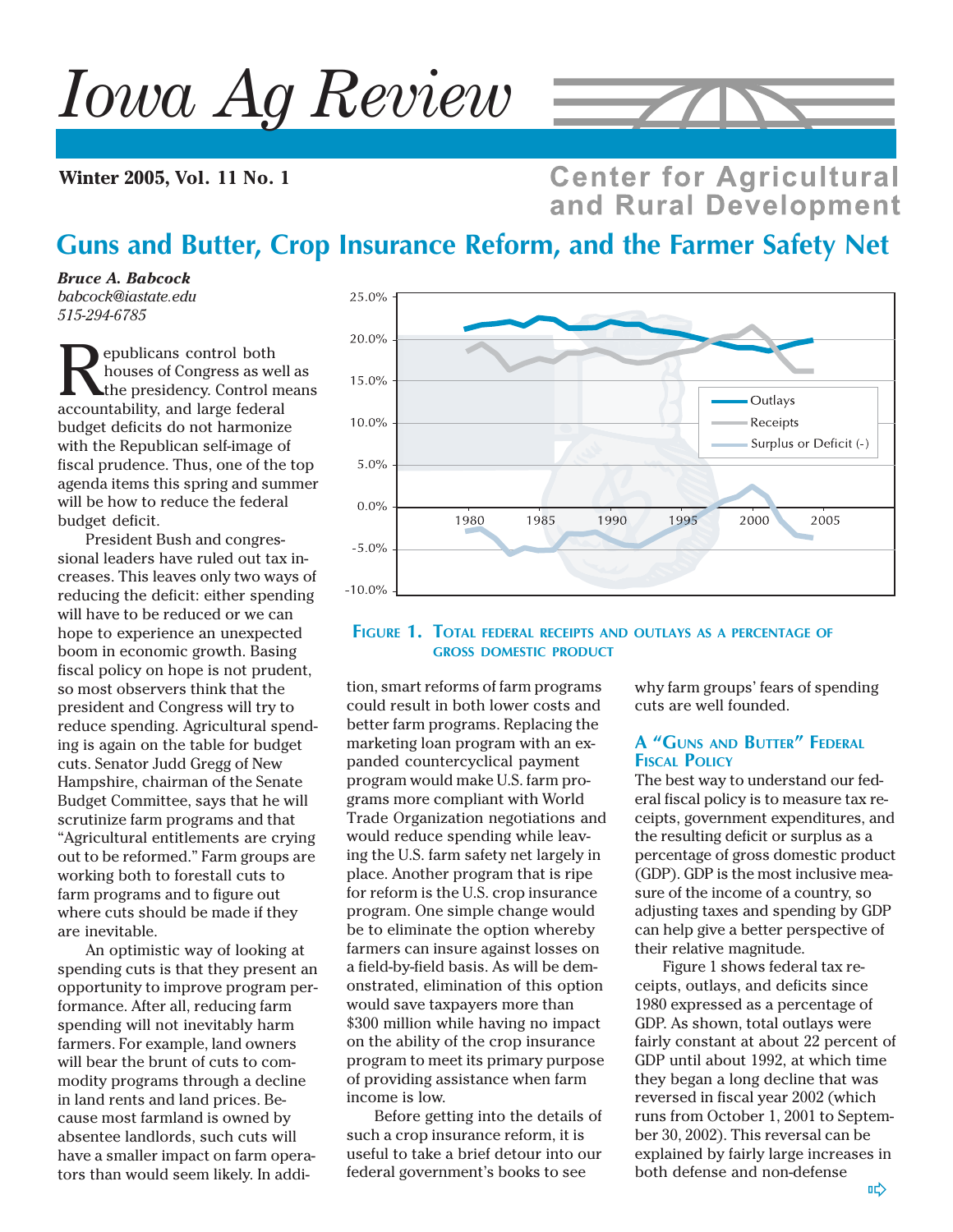#### *Iowa Ag Review*

| <b>ISSN 1080-2193</b>                                                  |  |  |  |  |  |
|------------------------------------------------------------------------|--|--|--|--|--|
| http://www.card.iastate.edu                                            |  |  |  |  |  |
|                                                                        |  |  |  |  |  |
| <b>IN THIS ISSUE</b>                                                   |  |  |  |  |  |
|                                                                        |  |  |  |  |  |
| <b>Guns and Butter, Crop</b>                                           |  |  |  |  |  |
| Insurance Reform, and the                                              |  |  |  |  |  |
| Farmer Safety Net  1                                                   |  |  |  |  |  |
|                                                                        |  |  |  |  |  |
|                                                                        |  |  |  |  |  |
| <b>Rethinking Agricultural</b>                                         |  |  |  |  |  |
| Domestic Support under the                                             |  |  |  |  |  |
| World Trade Agreement  4                                               |  |  |  |  |  |
|                                                                        |  |  |  |  |  |
| <b>Agricultural Situation Spotlight:</b>                               |  |  |  |  |  |
| <b>Planting Decisions:</b>                                             |  |  |  |  |  |
| Corn versus Soybeans<br>. 6                                            |  |  |  |  |  |
|                                                                        |  |  |  |  |  |
|                                                                        |  |  |  |  |  |
| Animal Identification Is Key                                           |  |  |  |  |  |
| to Restarting Beef Exports                                             |  |  |  |  |  |
| 8                                                                      |  |  |  |  |  |
|                                                                        |  |  |  |  |  |
| <b>U.S. Sweetener Consumption</b>                                      |  |  |  |  |  |
|                                                                        |  |  |  |  |  |
| Trends and Dietary Guidelines  10                                      |  |  |  |  |  |
|                                                                        |  |  |  |  |  |
| Recent CARD Publications  11                                           |  |  |  |  |  |
| <b>Iowa Ag Review</b> is a quarterly newsletter published              |  |  |  |  |  |
| by the Center for Agricultural and Rural Develop-                      |  |  |  |  |  |
| ment (CARD). This publication presents summarized                      |  |  |  |  |  |
| results that emphasize the implications of ongoing                     |  |  |  |  |  |
| agricultural policy analysis, analysis of the near-                    |  |  |  |  |  |
| term agricultural situation, and discussion of agri-                   |  |  |  |  |  |
| cultural policies currently under consideration.                       |  |  |  |  |  |
| Editor                                                                 |  |  |  |  |  |
| <b>Bruce A. Babcock</b>                                                |  |  |  |  |  |
| <b>CARD Director</b>                                                   |  |  |  |  |  |
| <b>Editorial Staff</b><br><b>Editorial Committee</b><br>Sandra Clarke  |  |  |  |  |  |
| <b>John Beghin</b><br>Managing Editor<br><b>Trade and Agricultural</b> |  |  |  |  |  |
| <b>Betty Hempe</b><br><b>Policy Division Head</b>                      |  |  |  |  |  |
| <b>Editorial Consultant</b><br><b>Roxanne Clemens</b>                  |  |  |  |  |  |
| <b>Becky Olson</b>                                                     |  |  |  |  |  |

Subscription is free and may be obtained for either the electronic or print edition. To sign up for an electronic alert to the newsletter post, go to **www. card.iastate.edu/iowa\_ag\_review/subscribe.aspx** and submit your information. For a print subscription, send a request to Iowa Ag Review Subscriptions, CARD, Iowa State University, 578 Heady Hall, Ames, IA 50011-1070; Ph: 515-294-7519; Fax: 515-294-6336; E-mail: card-iaagrev@iastate.edu; Web site: **www.card.iastate.edu.**

Articles may be reprinted with permission and with appropriate attribution. Contact the managing editor at the above e-mail or call 515-294-6257.

#### **Iowa State University**

Iowa State University does not discriminate on the basis of race, color, age, religion, national origin, sexual orientation, sex, marital status, disability, or status as a U.S. Vietnam Era Veteran. Any persons having inquiries concerning this may contact the Director of Equal Opportunity and Diversity, 1350 Beardshear Hall, 515-294-7612. *Printed with soy ink*

**IOWA STATE UNIVERSITY** OF SCIENCE AND TECHNOLOGY

spending, which came about because Congress did away with the "pay-as-you-go" rules that restrained spending throughout President Clinton's two terms in office.

The pattern of tax receipts more closely follows the business cycle. The deep recession in the early 1980s and the milder recession in the early 1990s show up as declines in receipts. Congress passed tax increases in 1993, which, combined with the economic growth in the 1990s, grew federal tax receipts to above 20 percent of GDP. This growth in tax revenue, combined with spending restraint, led to budget surpluses from 1998 to 2001. A mild recession in 2001 and tax cuts passed by Congress have led to a dramatic downturn in federal tax receipts. This drop in receipts, combined with an increase in spending, has increased the budget deficit to about 3.5 percent of GDP.

Apologists note that the deficits are not as large as they were in the mid-1980s when they were regularly 5 percent of GDP. However, the reason they are not as large is that we are generating a large surplus in the so-called off-budget accounts, which consist primarily of the social security surplus. This surplus was created by policy reforms (tax increases and benefit cuts) in the mid-1980s. We are currently running a surplus of about 1.5 percent of GDP in this fund. When this surplus is accounted for, we are running budget deficits of about 5 percent of GDP.

Subtracting the off-budget surplus shows a clearer picture of federal finances. After all, social security surpluses are being generated today so that we have the financial resources to pay promised benefits tomorrow. It is this last picture of federal finances that has many economists worried that we are truly pursuing a "guns and butter" fiscal policy whereby we are borrowing about 5 percent of GDP from overseas lenders to pay for our guns (military spending) and butter (domestic programs).

The Congressional Budget Office projects that the budget deficit will be reduced to around 2 percent of GDP by 2010. But this is an unrealistic projection on which to base policy because it makes two questionable assumptions: that President Bush's tax cuts will be rescinded and that the alternative minimum tax will not be reformed or eliminated. Thus, cutting spending really is the only tool deficit hawks can use to cut the deficit.

Figure 2 gives a breakdown of our federal spending. Nondiscretionary spending and interest on the debt are considered off limits to budget cutters. This eliminates fully 61 percent of the budget. Thus, spending cuts must come from discretionary spending.

In the short run, it is unlikely that Congress will cut military spending because of President Bush's Iraq commitment. In fact, holding defense spending constant will require a significant reduction in planned expansion of weapon systems. Thus, we are left with cutting non-defense, non-discretionary savings, which accounts for 19 percent of the federal budget.

To illustrate the problem facing deficit hawks, if all non-defense, nondiscretionary outlays were entirely eliminated, this would reduce total spending by 3.1 percent of GDP. As shown in Figure 1, a spending cut of this magnitude would not eliminate the budget deficit. We would still be in red ink but the National Weather Service, National Science Foundation, National Institutes of Health, National Parks System, FBI, EPA, Department of Education, U.S. farm programs, and many other federal programs funded out of discretionary spending would be gone.

This brief exploration of the problem facing budget cutters shows why they will be taking a hard look at all agencies and programs for areas where efficiencies can be increased or programs can be eliminated. And agricultural programs are a prime target.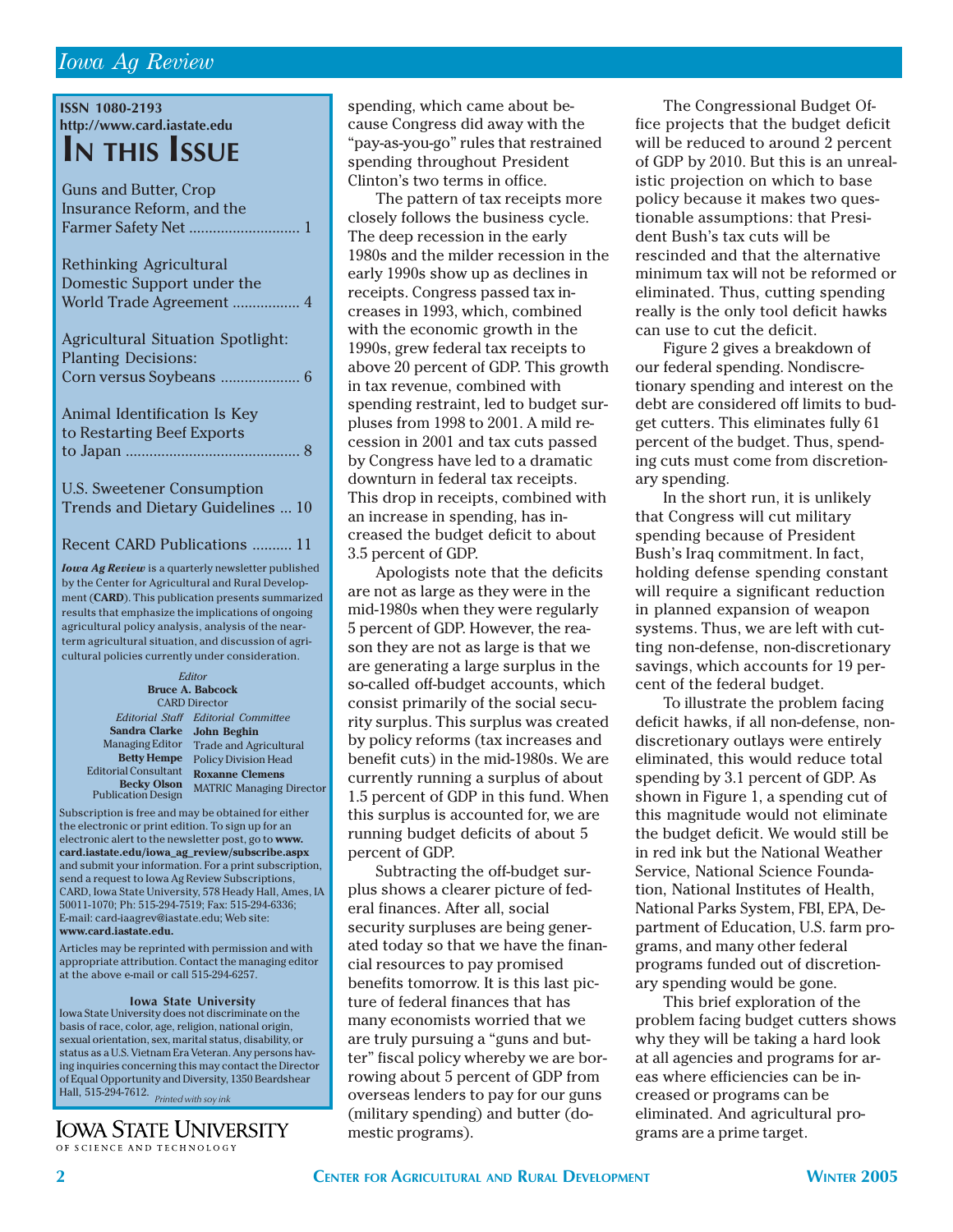#### *Iowa Ag Review*



#### **FIGURE 2. FEDERAL SPENDING CATEGORIES**

#### **SAVING MONEY FROM SMART REFORM OF THE CROP INSURANCE PROGRAM**

The crop insurance program provides an example of a smart reform that can both save money and improve the program. To understand how this might work, we must first review some program details.

Congress last reformed the crop insurance program in 2000 by significantly increasing the subsidies farmers receive when they buy more expensive, lower deductible policies. The new subsidies resulted in a significant increase is the amount of insurance that U.S. farmers purchase each year, which was the objective of the reform. Total (unsubsidized) crop insurance premiums, which are the best measure of the size of the program, have increased 68 percent since 2000.

This growth in the program is a direct result of the way that farmers receive their subsidies. Congress mandated that per acre subsidies must be proportionate to total premiums. Thus, the more farmers pay for insurance, the more they receive in subsidies. Farmers have many choices in the program. They choose which products to buy (Revenue Assurance, Crop Revenue Coverage, or standard yield insurance); the level of coverage to purchase; and whether to insure their fields in separate insurance units or to combine them into a single unit.

The particular subsidy proportions chosen by Congress create an incentive for most farmers to buy insurance at the 75 percent coverage level (a 25 percent deductible). At this coverage level, farmers pay only \$45 for each \$100 worth of insurance that they purchase. This creates a large incentive for farmers to purchase the most expensive insurance that is available to them. The most expensive insurance available is Revenue Assurance with the harvest price option (or Crop Revenue Coverage, which gives equivalent coverage) and insuring crops on a field-by-field basis, which is known as buying "optional units." It is this incentive for buying optional units that could allow a large impact under smart reform.

#### **OPTIONAL UNITS IN CROP INSURANCE**

Farmers who grow a crop on more than one section of land can create a separate insurance unit—an "optional unit"—for the land in each section. Each optional unit stands alone when it comes time to calculate premiums and indemnities. If hail damages a crop on one unit, the farmer will receive an insurance indemnity to cover the hail losses. This payment arrives even if the farmer's other field units receive beneficial rainfall instead of hail.

The alternative to optional units is to insure all of a farmer's crop in a single insurance unit. The insurance guarantee on this single unit is exactly equal to the sum of the insurance guarantees on the optional

units. However, the frequency of insurance payments will be lower on the single unit because production from all fields is pooled together when calculating whether there is a loss. Reflecting this lower frequency of payments, USDA charges a 10 percent insurance surcharge for optional unit coverage.

Why would farmers pay a premium surcharge for no increase in their insurance guarantee? The explanation, of course, is that because of the proportionate subsidies, farmers only pay a surcharge of 4.5 percent. What farmer would not pay 45¢ for coverage that returns \$1.00? Approximately 90 percent of land enrolled in the crop insurance program is enrolled as optional units.

A smart reform of the crop insurance program would be to either eliminate the ability of farmers to buy optional unit coverage or to eliminate the additional subsidy that farmers receive for buying optional unit coverage. The first reform option has the added benefit of a reduction in fraud and abuse of the program by making it more difficult for dishonest farmers to "move" production among fields either to make false insurance claims or to build up a higher yield history on a particular field in order to increase its eligibility for higher future levels of insurance.

#### **COST SAVINGS FROM SMART REFORM**

Significant cost savings would accrue from elimination of optional unit coverage. Table 1 (page 5) summarizes the estimated changes in taxpayer costs from this reform for fiscal year 2006, assuming that 90 percent of acreage is insured under optional units. Reducing premiums by 10 percent on 90 percent of the business reduces expected insurance payouts, cost reimbursements to crop insurance companies, and underwriting gains by 8.18 percent. Taxpayer costs of this program could be reduced by approximately \$330 million. And because the total

*Continued on page 5*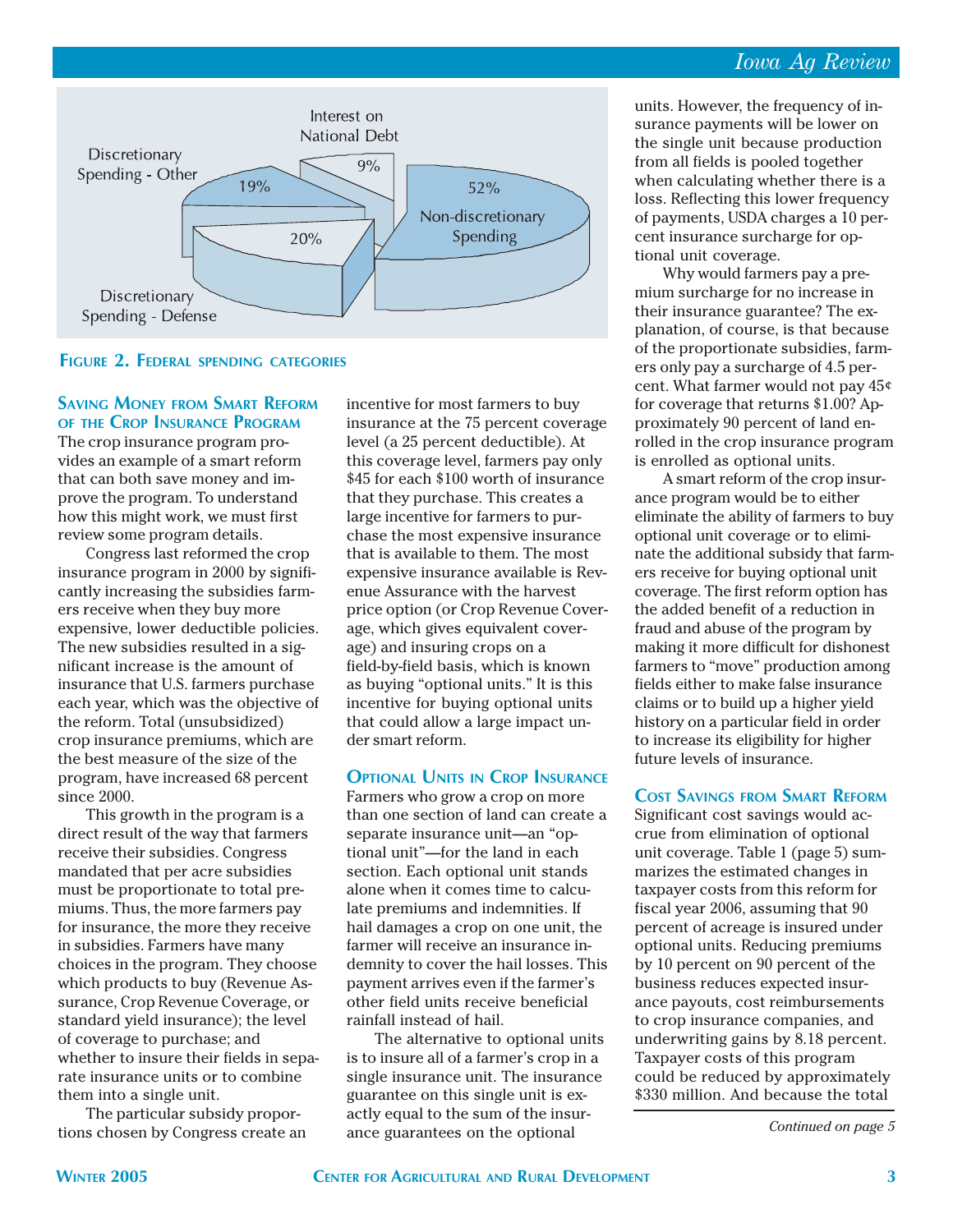## **Rethinking Agricultural Domestic Support under the World Trade Organization**

*Chad E. Hart chart@iastate.edu 515-294-9911*

*John C. Beghin beghin@iastate.edu 515-294-5811*

The World Trade Organization<br>
(WTO) negotiations under the Doha Round are slowly pro-<br>
gressing toward an eventual new (WTO) negotiations under the Doha Round are slowly progressing toward an eventual new agreement on agriculture. A new framework for the agriculture agreement was approved by the WTO membership in August 2004. The changes in the guidelines for domestic support could have effects on many countries and many types of support. However, details on the specific regulations of the agreement have yet to be determined. Dramatic reforms in agriculture could take place under the framework, but the decisions made to implement the framework will determine if that potential is realized. If countries lack ambition and commitment to make genuine reforms, changes in support will not happen in this round.

Governments provide support to agriculture in numerous ways, for example, direct payments, research grants, loan programs, and storage programs to name a few. Under the current Uruguay Round Agreement on Agriculture (URAA), domestic support programs are divided into three "boxes" that indicate the tradedistorting effects of the programs. "Green Box" programs are considered minimally trade distorting. The agreement sets out specific guidelines for the structure of such programs but does not set limits on these program expenditures by WTO members. "Blue Box" programs are considered more trade distorting but have production limits embedded in them. These programs also are not limited under the current agreement.

All other programs are "Amber Box" programs. Amber Box programs are considered the most trade distorting and are limited under the current agreement. Within the Amber Box, programs are classified as productspecific or non-product-specific. These classifications determine the so-called *de minimis* rules, by which certain Amber Box programs may be exempt from domestic support limits. Support that counts against the limits is referred to as the Aggregate Measure of Support (AMS).

## **THE NEW FRAMEWORK, RECENT POLICY CHANGES, AND WTO RULINGS**

The newly agreed upon framework for agricultural domestic support is targeted at achieving substantial reductions in trade-distorting support, the Amber and Blue Box programs. New limits are put in place on *de minimis* support, Blue Box support, and the product-specific AMS. Total support, as measured by the sum of AMS, *de minimis*, and Blue Box support, is to be limited. This limit on total support will be tightened during the implementation period. All member states face a 20 percent reduction in the total support limit in the first year of implementation. This reduction is referred to as the "down payment." Recent estimates indicate the United States would have a total support limit of \$49 billion per year at the start of the new agreement; a 20 percent reduction would lower the limit to \$39 billion. Additional reductions in the total support limit will be based on a tiered formula that is yet to be determined. However, the formula will result in larger reductions for WTO members that have higher levels of permitted support.

Total AMS and *de minimis* permitted levels will also be reduced over the implementation period. The agreement stipulates that prod-

#### **WTO SUPPORT CATEGORIES**

**Amber Box Support.** Domestic policies that have a direct effect on production and trade. WTO members calculate how much support of this kind they provide per year for the agricultural sector (using calculations known as "total aggregate measurement of support" or "Total AMS").

**Green Box Support.** Measures with minimal impact on trade, which can be used freely. They include payments made directly to farmers that do not stimulate production, such as certain forms of direct income support, assistance to help farmers restructure agriculture, and direct payments under environmental and regional assistance programs.

**Blue Box Support.** Direct payments to farmers whereby the farmers are required to limit production. The new framework would also include direct payments based on a fixed base that do not require production in the blue box.

uct-specific AMS and Blue Box support should only be capped, rather than reduced. However, the framework states that the required reductions in total support and total AMS should also result in reductions in product-specific support. The Blue Box has been redefined to include direct payment schemes that are either production limiting or do not require production at all. A member state's limit for Blue Box support will be based on 5 percent of its average total value of agricultural production over a historical period or the amount of existing Blue Box payments over a historical period, whichever is higher. Green Box guidelines are to be reviewed to ensure that all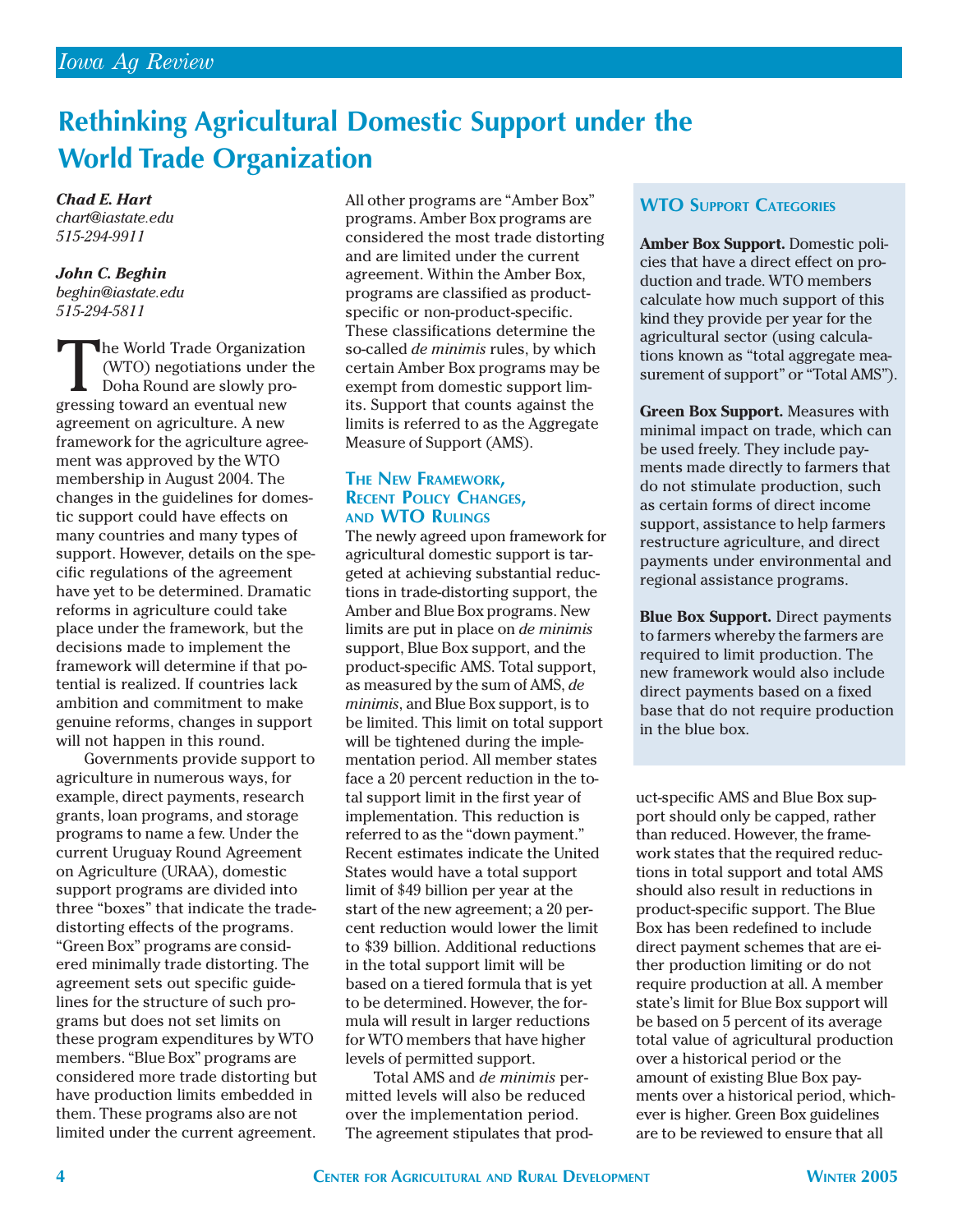Green Box programs are minimally trade or production distorting.

Both the United States and the European Union have significantly altered their agricultural programs over the last few years. They have moved a great deal of their subsidies to direct payments to agricultural entities. The U.S. direct and countercyclical payments and the E.U. Single Farm Payments all fit the description of direct payments. Given the current structure of the Green Box and the new definition of the Blue Box, U.S. direct payments and E.U. Single Farm Payments would be filed as Green Box. U.S. countercyclical payments would go in the Blue Box. These moves give the United States and the European Union a great deal of flexibility in dealing with the proposed reductions.

However, the WTO panel ruling on the Brazil-U.S. cotton dispute has concluded that U.S. direct payments "do not fully conform" to the guidelines for Green Box direct payments because of their exclusion of fruit and vegetable production on the payment-base acreage. By the same measure, E.U. Single Farm Payments, too, would not conform to the Green Box requirements. However, it should be relatively easy to fix both issues, so this is probably of minor concern to U.S. and E.U. negotiators.

The framework explicitly states that the reductions in total AMS permitted levels "will result in reductions of some product-specific support." But true reductions may not materialize because there are loopholes in market price support (MPS) programs, and member states still have flexibility to provide support through other mechanisms. The change in Japanese rice policy in the late 1990s provides one example of an MPS loophole. Another example would be if the United States made superficial changes to the dairy and sugar programs to fulfill a target in product-specific support reductions without truly affecting actual support. The United States could also lower loan rates in the marketing loan program (reducing productspecific AMS) and augment the countercyclical program to make up the support difference (by changing the target price). Aggregate support

would remain the same but would shift from the Amber Box to the Blue Box. The ability of reductions in total AMS permitted levels to force reductions in product-specific support will also hinge on the product-specific AMS limits. These limits have yet to be determined, although the framework does state that the limits will be based on "respective average levels." To guarantee product-specific support reductions, the final level of total permitted AMS must be less than the sum of the product-specific AMS limits.

#### **RECOMMENDATIONS FOR MOVING FORWARD**

The issues embedded in the current WTO agriculture negotiations are numerous because of the multitude of agricultural programs used by member states throughout the world. Putting all of the programs into categories has allowed negotiators and their advisers to condense this support into manageable points so that further clarifications can be

*Continued on page 11*

#### *Guns and Butter Continued from page 3*

insurance guarantee would remain the same for farmers, this cost savings comes about with absolutely no impact on the ability of the crop insurance program to provide income support when a farmer's market income falls short of the insurance guarantee.

#### **IS SMART REFORM DOABLE?**

The word around Washington is that departments and agencies are being asked to identify perhaps 8 percent of their budgets that can be cut. If these cuts were to be made on a program-by-program basis, then the USDA's Risk Management Agency would be forced to cut projected spending by 8 percent. Elimination of optional unit coverage would ac-

|                  | TABLE 1. ESTIMATED CHANGES IN TAXPAYER COSTS FROM CROP INSURANCE |  |  |  |
|------------------|------------------------------------------------------------------|--|--|--|
| REFORM (FY 2006) |                                                                  |  |  |  |

|                                   | <b>Current Program</b> | <b>No Optional Units</b> |
|-----------------------------------|------------------------|--------------------------|
|                                   | $(billion \$           | $(billion \$             |
| Total premiums                    | 4.00                   | 3.67                     |
| Total indemnities                 | 4.30                   | 3.95                     |
| Total premium subsidies           | 2.37                   | 2.17                     |
| Administrative and operating cost | 0.92                   | 0.84                     |
| Underwriting gains                | 0.40                   | 0.37                     |
| Taxpayer cost of crop insurance   | 3.99                   | 3.66                     |

complish this 8 percent cut in the crop insurance program with no impact on the total amount of insurance provided to U.S. farmers.

Of course, the beneficiaries of optional units can be expected to fight their elimination. The primary beneficiaries are crop insurance agents, who will find that their commissions will be cut by about 8 percent; crop insurance companies,

which will have reduced underwriting gains; and farmers, who will have reduced payments. But if cuts are going to be made, one would hope that they are made with an objective of doing the least harm to the mission of the agency or program being cut. Elimination of optional units is the type of reform that makes sense in an era of scarce federal resources. ◆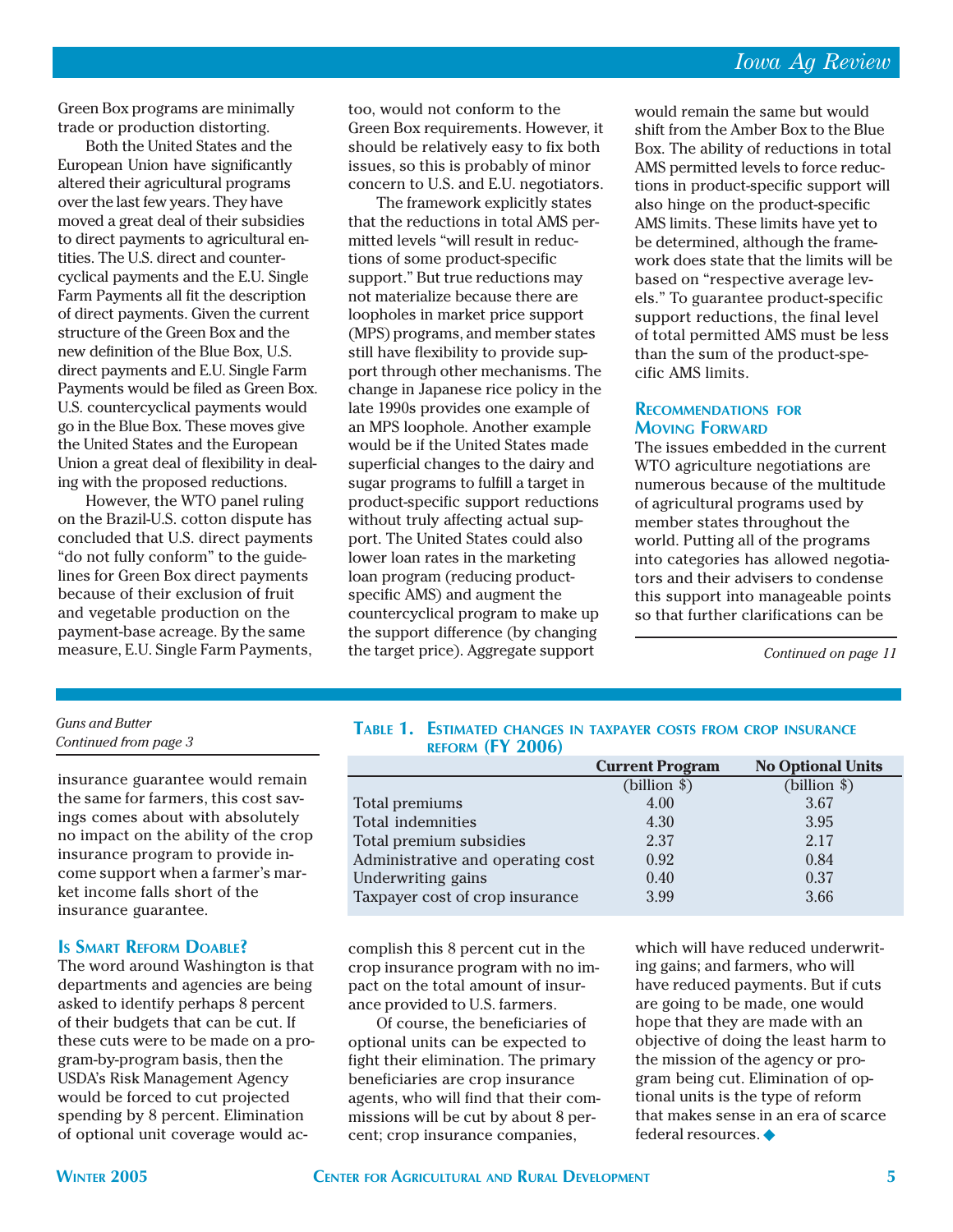### Agricultural Situation Spotlight

## **Planting Decisions: Corn versus Soybeans**

*Chad E. Hart chart@iastate.edu 515-294-9911*

The recent discovery of soy-<br>bean rust in the United<br>States has prompted many<br>agricultural pundits to predict bean rust in the United States has prompted many agricultural pundits to predict more corn acres will be planted in the coming crop year. While soybean rust may cause some shift from soybeans to corn, producers have already begun such a shift and will likely continue regardless of the presence of soybean rust. Figure 1 shows that Iowa soybean acreage reached its peak in 2001. Since then, corn acreage has risen by nearly 9 percent while soybean acreage has declined by over 7 percent. Three major factors explain this shift: trend yields, variable costs, and prices. If we look at these factors over the past several years, corn has outpaced or matched soybeans in all three areas. Corn trend yields are growing relatively faster than are soybean trend yields. Variable costs of production for corn are maintaining a consistent margin with those for soybeans. Futures prices for corn are relatively stronger than are those for soybeans.

Figure 2 contains actual and trend yields for Iowa corn and soybeans. Two trend lines are given for each crop. One shows a 1980 to 1997 trend, which represents the information that was available to farmers before planting their crops in 1998. The other shows the trend from 1980 to 2004, representing currently available information.

A comparison of the two sets of trend yields demonstrates that yields in the late 1990s and early 2000s have pushed the corn trend higher, while the soybean trend remains roughly the same. In 1998, the corn trend yield was 129 bushels per



**FIGURE 1. CORN AND SOYBEAN PLANTED AREA IN IOWA**



**FIGURE 2. IOWA CORN AND SOYBEAN ACTUAL YIELDS AND YIELD TRENDS**

acre, 2.9 times the soybean trend yield of 44 bushels per acre. In 2005, the corn trend yield is 156 bushels per acre, 3.4 times the soybean trend yield of 46 bushels per acre. Given corn's growing advantage in trend

yields, for soybeans to be competitive, soybean prices must be relatively higher than corn prices or soybean costs must be relatively lower. Neither of these is turning out to be the case.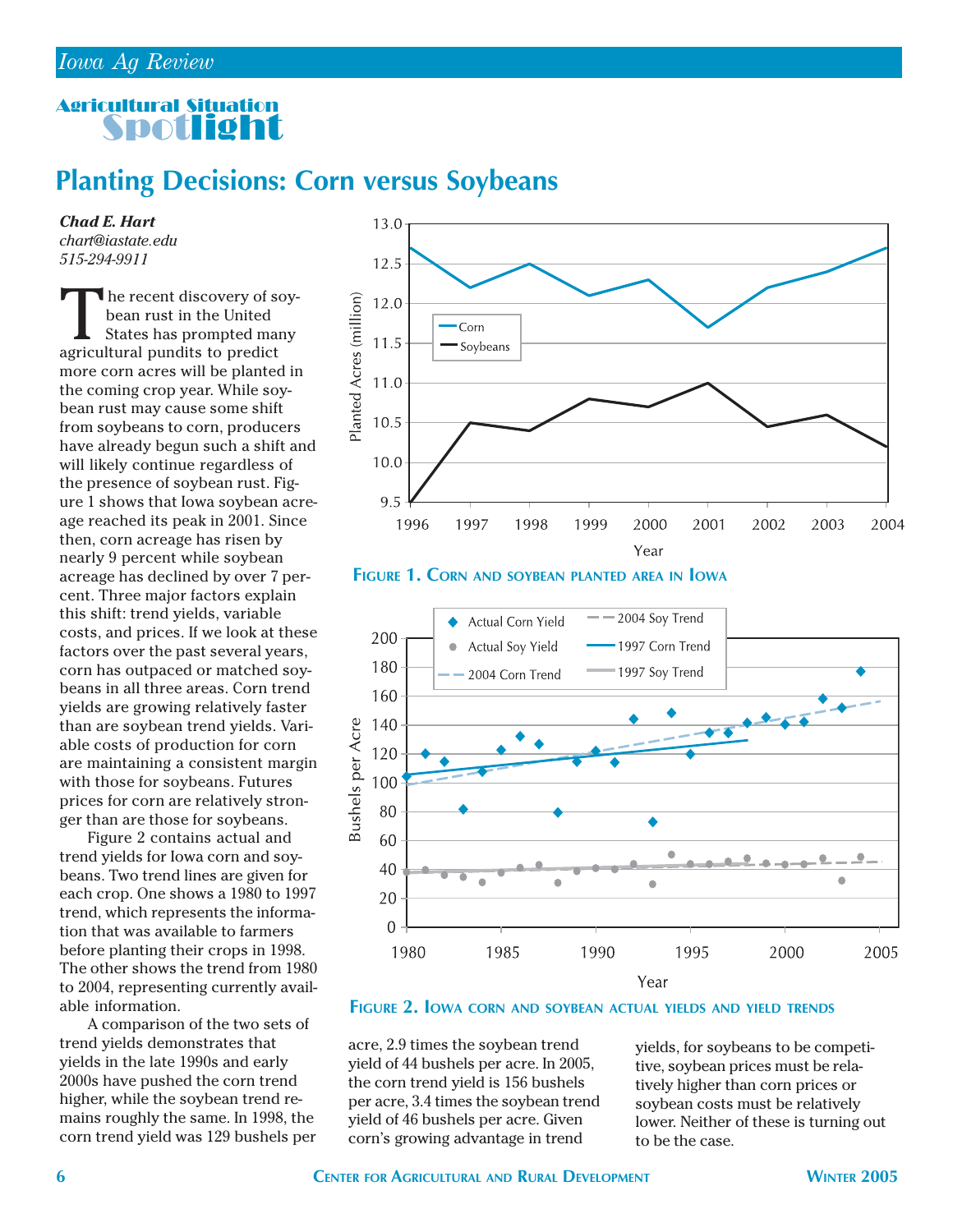USDA has tracked agricultural production costs for many years. The upper section of Table 1 shows the variable (or operating) costs for producing corn and soybeans in the Heartland region, which includes Iowa. Cost figures after 2003 have not yet been published. These figures show corn variable costs are roughly double the variable costs for soybeans. Going back to 1996, this cost relationship has been fairly steady. So variable costs have not moved in favor of either crop for quite some time.

The middle section of Table 1 shows the expected prices for the crops before planting. For these prices, we gathered the futures prices in mid-January on the harvest futures contracts for corn and soybeans. Looking at the ratio of the corn and soybean prices, corn reached its high point in 2002 when its expected price was 53 percent of the soybean price. Since then, the price ratio has moved in soybeans' favor—until this year. In 2005, the ratio is 0.42, slightly below the 10 year average. So current prices also are not favoring either crop.

The bottom section of Table 1 shows the expected net returns for each crop. The net returns are based on the expected prices, trend yields, and variable costs for each year. The variable costs from 2003 are used for 2004-05. In each year, corn expected net returns have exceeded soybean expected net returns. This is a fair comparison because lower fertilizer costs from planting corn after soybeans are accounted for in USDA cost figures. In fact, going back even further, corn expected net returns have surpassed soybean expected net returns in 9 of the past 10 years. Given that the expected net returns are higher for corn, it is not surprising that Iowa farmers have been shifting from soybeans to corn.

The additional threat of soybean rust is not creating a new incentive to move to corn but is actually just reinforcing the shift. Soybean rust could affect production and planting decisions in several ways. First, if

|          | TABLE 1. VARIABLE COSTS, EXPECTED PRICES, AND EXPECTED NET RETURNS |        |        |        |        |  |  |  |  |
|----------|--------------------------------------------------------------------|--------|--------|--------|--------|--|--|--|--|
|          | 2001                                                               | 2002   | 2003   | 2004   | 2005   |  |  |  |  |
|          | Variable Costs (\$ per acre)                                       |        |        |        |        |  |  |  |  |
| Corn     | 152.00                                                             | 134.97 | 150.40 |        |        |  |  |  |  |
| Soybeans | 78.27                                                              | 70.26  | 75.38  |        |        |  |  |  |  |
|          | Expected Price (\$ per bushel)                                     |        |        |        |        |  |  |  |  |
| Corn     | 2.58                                                               | 2.37   | 2.44   | 2.52   | 2.37   |  |  |  |  |
| Soybeans | 5.07                                                               | 4.43   | 5.23   | 6.41   | 5.60   |  |  |  |  |
|          | Expected Net Return (\$ per acre)                                  |        |        |        |        |  |  |  |  |
| Corn     | 226.40                                                             | 218.03 | 218.59 | 236.43 | 218.81 |  |  |  |  |
| Soybeans | 146.16                                                             | 127.57 | 160.22 | 215.89 | 181.27 |  |  |  |  |



#### **FIGURE 3. SOYBEAN PRICES NEEDED TO HAVE EXPECTED NET RETURNS EQUAL TO CORN**

soybean rust does spread during the growing season, soybean producers will face additional variable costs for fungicides. Estimates of the additional costs range from \$16 to \$35 per acre, depending on the fungicide used, the number of applications, and the severity of the outbreak. This will drive down soybean net returns and make corn relatively more attractive. Second, areas where soybean rust is more likely to be present may shift to alternative crops. Given the biology of soybean rust, southern states are more likely to face rust problems. Corn, cotton, and rice acreage in these areas may increase and the additional produc-

tion from these acres would put downward pressure on prices for these crops. This change could also spur higher soybean prices. These price changes would support more soybean acres in Iowa. The net effect of soybean rust on expected net returns is uncertain.

Figure 3 shows the soybean prices that would be needed to make corn and soybean expected net returns comparable with and without soybean rust. For the soybean rust scenario, additional costs of \$25 per acre are assumed. Given this additional cost, an extra 55¢ per

*Continued on page 9*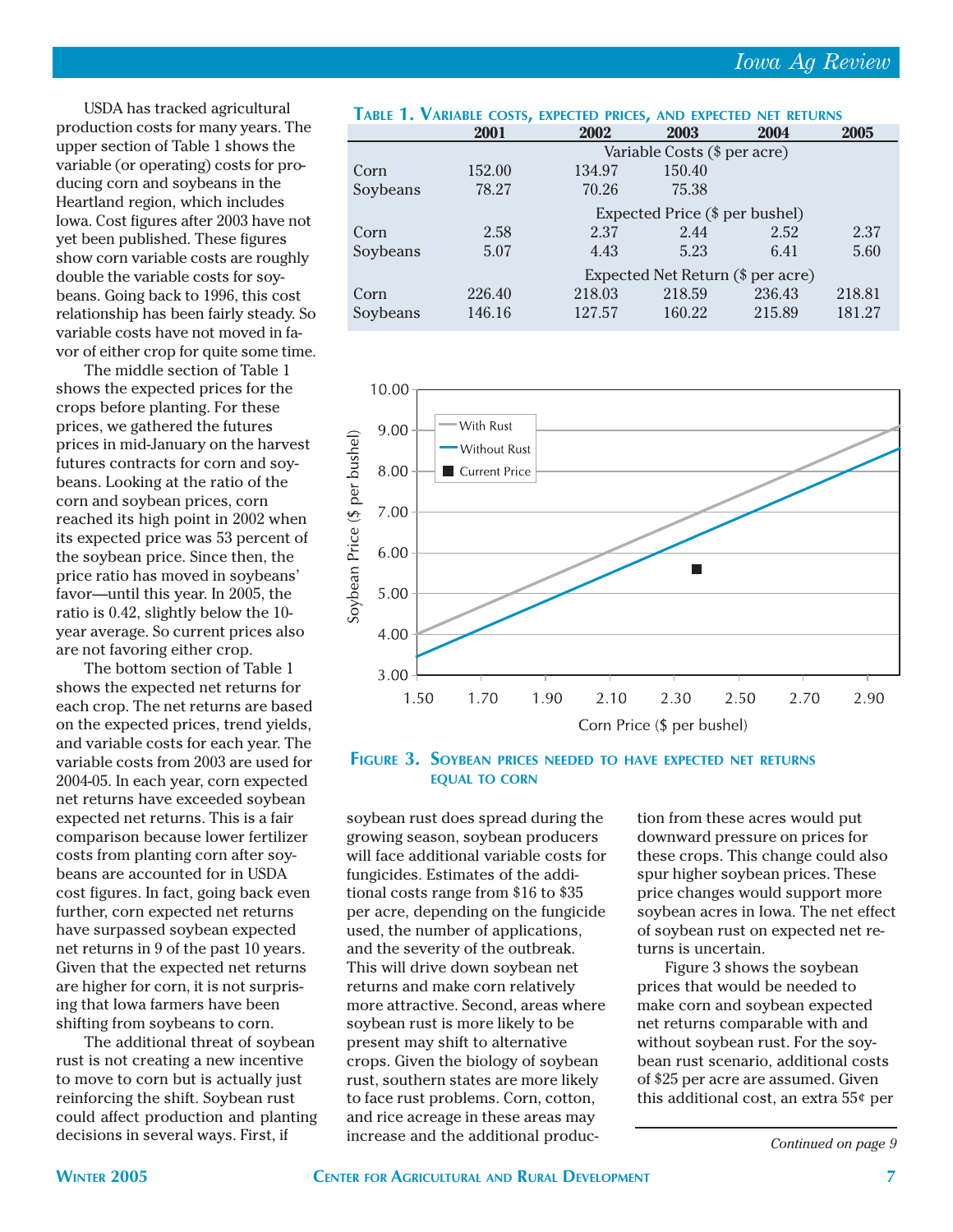## **Animal Identification Is Key to Restarting Beef Exports to Japan**

*Roxanne Clemens*

*rclemens@iastate.edu 515-294-8842*

ecember 26, 2004, marked one year since Japan banned imports of U.S. beef following the discovery of bovine spongiform encephalopathy (BSE) in an imported animal. The loss of more than 375,000 metric tons (mt) of U.S. beef and beef variety meats created a shortfall in supply that Japan has been unable to fill. Australian exports to Japan were 41 percent higher in 2004 than in 2003, but Australia and other countries cannot supply the volume and types of beef the United States had supplied.

Japan's search for alternative suppliers includes China. Although China has problems with foot-andmouth disease and other sanitary issues, Japan has sourced small quantities of inexpensive, heattreated beef for *gyudon*—a popular lunch meal of beef and rice served in bowls. Japan is likely to increase these imports as the Japanese Ministry of Agriculture, Forestry, and Fisheries (MAFF) approves additional processing plants. This willingness to source beef from China is an indication of how badly Japan needs to increase beef imports.

Shortly before the U.S. presidential election, Japan and the United States signed an agreement outlining the conditions necessary to resume imports of some U.S. beef under an interim trade program. In retrospect, USDA's statement that "several weeks will be required for the resumption of sales" was overly optimistic, and several conditions of the agreement have proven problematic. Briefly, conditions to restart trade include a Beef Export Verification Program, managed by the USDA's Agricultural Marketing Service, to ensure the following industry practices are implemented.

- Specified risk materials (SRMs) must be removed from animals of all ages.
- Beef items, including offals and variety meats, must be derived from cattle verified to be 20 months of age or younger.
- Cattle must be traceable through live animal production records that indicate the animals are 20 months of age or younger at the time of slaughter. Records must be based on (a) individual animal age verification, (b) group age verification, (c) insemination age verification, or (d) USDA Process Verified Animal Identification and Data Collection Services.

In addition, the USDA would document how physiological maturity using carcass grading and quality attributes can be used to determine chronological age.

Conditions for the Japanese side included revising domestic rules from requiring 100 percent BSE testing to testing of animals 21 months and older. Members of Japan's Liberal Democratic Party have resisted this change and asked that public hearings be held before the law is revised. U.S. consumers may have reacted with relative equanimity to a case of BSE in the domestic herd, but Japanese consumers did not. The first case of BSE in Japan, confirmed in September 2001, caused immediate and dramatic consumer reaction against both domestic and imported beef. Following recovery in beef consumption and despite 14 confirmed cases of BSE in Japan, demand for domestic beef remains strong because consumers know every animal is being tested. Japanese policymakers are understandably concerned about potential damage to the domestic industry as a result of

resuming trade with the United States and have yet to lift the policy of blanket testing for cattle. Japan also needed legislation permitting imports of beef from animals 20 months and younger.

Under the interim trade agreement, U.S. supply will not be a problem. The USDA estimates that approximately 70 percent of the 35 million U.S. cattle slaughtered each year are steers and heifers 20 months or younger. This estimate means the United States will slaughter 23.5 million heifers and steers and produce more than 8 million mt of beef meeting Japan's age requirement.

However, a major point of contention in restarting exports is that most of these animals do not meet the agreement's criteria for age verification. Beef industry sources estimate that only 10 to 20 percent of U.S. cattle are covered by the appropriate documentation to confirm age.

The USDA's physiological maturity study was recently analyzed by the Japanese government. Japan reportedly may accept beef from animals that fit the "A40" quality category, which has been shown to cover an age bracket between 12 and 17 months. USDA estimates that 35 percent of U.S. slaughter cattle fit this category. An agreement to accept A40 beef would allow additional beef to be harvested for Japan, but further negotiations will delay the resumption of trade.

Compared with many other countries, the United States has been slow to adopt a system that would provide age verification of all cattle. The U.S. National Animal Identification System (NAIS) is under development but, at least initially, will be voluntary. By comparison, Canada's national animal identification system received strong approval from Japanese MAFF officials who made an inspection mission to Canada and the United States in late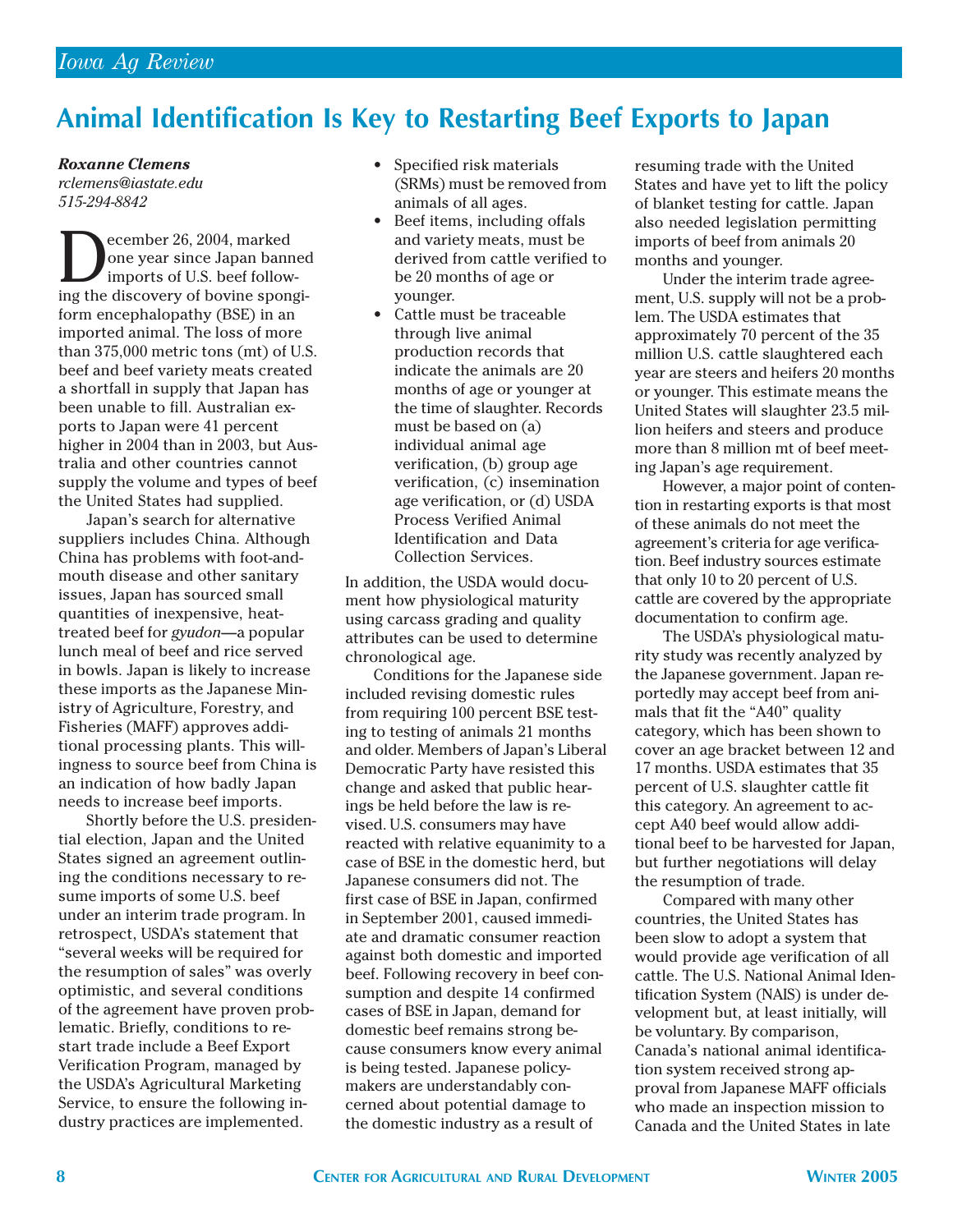2004. Canada has been out of the Japanese market since May 2003 because of BSE, but the Canadian cattle identification system will be a cornerstone of Canada's efforts to reenter the Japanese market.

Both Canada and the USDA believe effective firewalls are in place to ensure cattle suspected of having BSE are removed from the North American herd and kept from entering the food system. The United States has named Canada a "minimum-risk region," which means the Canadian industry meets risk standards that (a) prohibit specified risk materials in human food; (b) implement a ruminant-to-ruminant feed ban; (c) restrict imports to minimize exposure to BSE; (d) use surveillance procedures that meet or exceed international guidelines; and (e) use epidemiological investigations, risk assessment, and risk mitigation measures.

Canada's third case of BSE created renewed concern in the U.S. beef industry, with some groups urging the U.S. government to keep the border closed to live cattle. However, both countries had acknowledged the possibility of additional cases, and the United States is proceeding with its decision to allow imports of live cattle under 30 months of age and other specified animals and products from Canada. On March 7, 2005, the United States

*Compared with many other countries, the United States has been slow to adopt a system that would provide age verification of all cattle.*

and Canada will once again become a North American market.

Based on the importance Japan places on documented age verification and Canada's adoption of a national identification system, opening the U.S. border to live Canadian cattle should not slow U.S. efforts to reenter the Japanese import market. On the other hand, additional negotiations will be required to compensate for the U.S. industry's slow uptake of animal identification, age verification, and traceability systems. Further, being banned from the U.S. market forced Canada to increase slaughter capacity. This means the Canadians will have more beef to sell and can market their source-identified product as being distinctly different from most U.S. beef.

Of greater concern than opening the border is that, once access is

granted, exporters are likely to face consumer resistance to U.S. beef. Consumer polls indicate that between two-thirds and three-fourths of Japanese consumers say they will not buy U.S. beef when it becomes available. Given this consumer attitude, markets for less-expensive cuts of U.S. beef will exist in food service outlets where source identification is not required. However, convincing consumers to purchase more-expensive cuts from retail outlets that require country-of-origin labeling and from restaurants that provide source identification will be a much harder sell.

Experience has given the Japanese government a strong incentive to respond to consumer concerns. Traceability of livestock and other food products is a high priority in Japan, and supermarkets and other food suppliers have been quick to embrace traceability as part of consumer assurance programs. The intent of the U.S. NAIS is to allow for rapid tracking of animals in case of disease outbreaks. However, because the system would provide both documentation of age and traceability from birth to the doors of the slaughter plant, adoption of the system would be a major step forward in satisfying Japanese concerns about animal identification and traceability and perhaps in avoiding extended import bans in the event of future animal disease or meat safety issues. ◆

#### *Agricultural Situation Spotlight Continued from page 7*

bushel of soybeans would be needed to offset the costs and maintain net returns. With a corn price of \$2.37 per bushel (the futures price for corn on January 7) and assuming no soybean rust problems, soybean prices would need to move up to \$6.42 per bushel (82¢ higher than the soybean futures price on January 7) to match

expected net returns with corn. With soybean rust, soybean prices would need to increase to nearly \$7 per bushel. Of course, \$7 soybeans are quite possible if rust significantly reduces yields or causes major acreage shifts out of soybeans and into corn. But, at least so far, the futures market is discounting the possibility of either event happening. ◆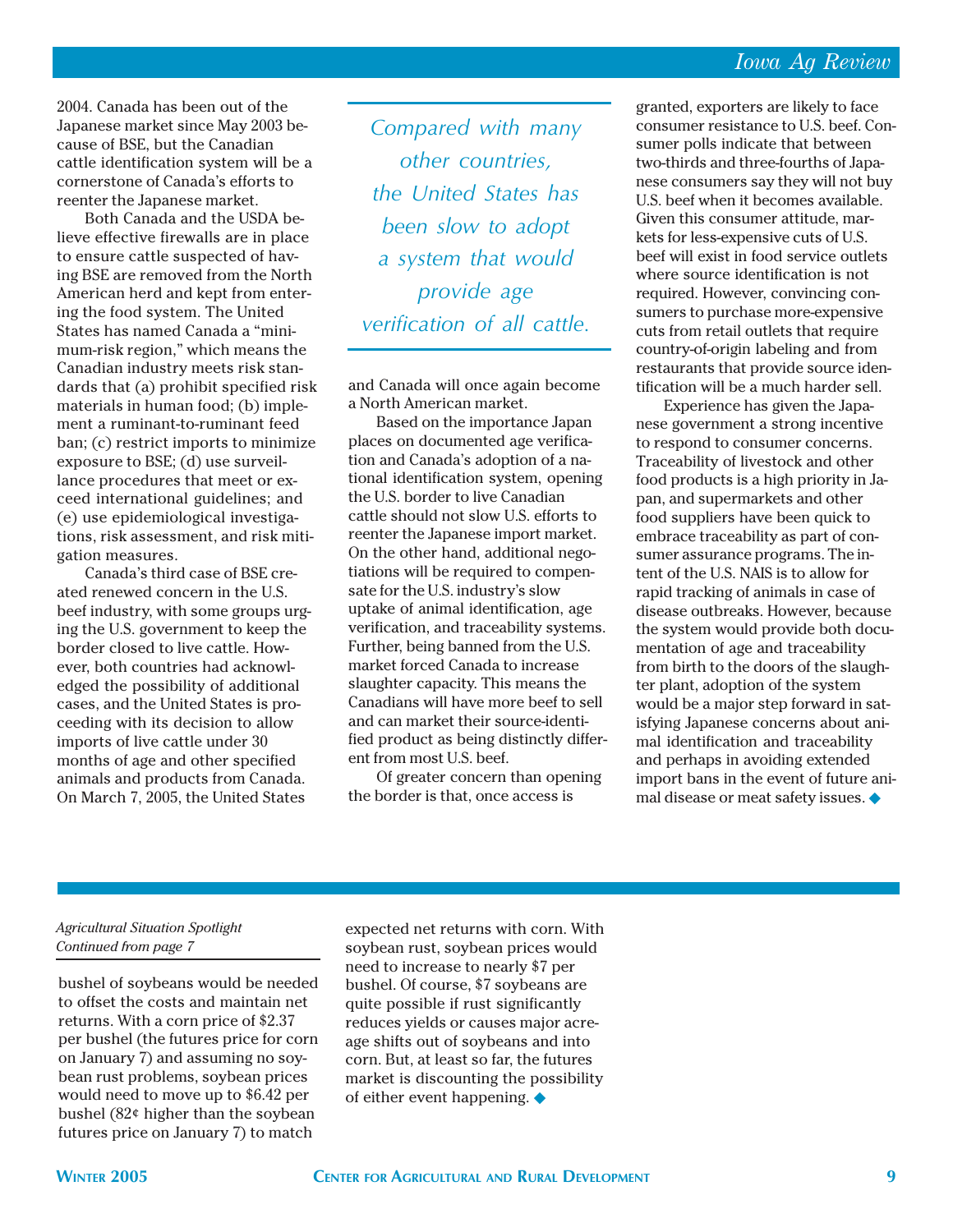## U.S. Sweetener Consumption Trends and Dietary Guidelines

The United States is the fourth-largest producer of sugar and has well-developed sugarcane and sugar beet industries. However, since the 1970s, high fructose corn syrup (HFCS) has gained popularity with food processors as a sweetener, a change stimulated by sugar agricultural policies that have raised the price of sugar well above its world level, and the emergence of cheaper sweeteners based on corn. Nearly 7.3 percent of total corn production (2.2 million bushels) was used to produce HFCS in 2003/04. The United States is the world's lowest-cost producer of HFCS, partly because of access to cheap corn at or below world market prices and low unit costs in large plants. HFCS represents an increasing share of per capita caloric sweeteners delivered for domestic food and beverage use.

Table 1 shows the radical changes that have occurred over time in the level and composition of U.S. sweetener consumption. Total caloric sweetener consumption increased 33 percent from the 1960-69 to 2000 average level. HFCS use increased by 1,060 percent, and total sugar consumption dropped by 33 percent. Since 2000, these trends have tapered, and U.S. sweetener consumption seems to have peaked. Food-processing industries and food retailers have initiated these changes in the sweetener composition of food and many consumers obviously like them.

The beverage industry is by far the largest user of HFCS, as shown in Table 2. Canned, bottled, and frozen foods industry is the second-largest user. Added sugars include refined sugar, HFCS, edible syrups, and honey not naturally occurring in food but mostly added in food processing. By 2000, per capita consumption of added sugar among Americans was 31 teaspoons per person per day.

*Helen H. Jensen hhjensen@iastate.edu 515-294-6253*

*John C. Beghin beghin@iastate.edu 515-294-5811*

The relatively high amount of added sugars is attributed to increased consumption of foods with added sucrose or HFCS. Soft drinks and fruit drinks contribute almost 43 percent of total intake of added sweeteners. Often the caloric sweeteners are "hidden" in prepared foods, making it difficult for consumers to determine the exact amount of added sweetener in food items in the short run. In the long run, consumers can observe the health consequences of their dietary intake. The scientific literature has associated the intake of high sweetener levels with increased risk of health problems, including diabetes, cardiovascular disease, and obesity. Sugar and foods containing sugars and starches can also result in tooth decay.

The 2005 Dietary Guidelines for Americans recommend choosing foods that limit the intake of added sugars; balancing caloric intake from foods and beverages with physical activity; and choosing and preparing foods and beverages with little added sugars or caloric sweeteners. Evidence suggests a positive association between the consumption of sugar-sweetened beverages and weight gain, and that reduced intake of added sweeteners (especially sugar-sweetened beverages) may be helpful in improving the quality of diets and in weight control. Limiting intake of added sweeteners will lead to major changes in consumption and have implications for the agricultural sweetener sector. The U.S. Congress and some state legislatures are considering bans on soft drink sales in schools and other restrictions and food standards to curb sweetener and high-energy food consumption because of the rising cost of obesity among children and the general population. CARD economists (Helen Jensen, John Beghin, and Amani Elobeid) are currently analyzing the impact of such policies on U.S. sweetener and agricultural markets.◆

|                                       |                               |         |         |         |         |      | % Change        |
|---------------------------------------|-------------------------------|---------|---------|---------|---------|------|-----------------|
|                                       | 1950-59                       | 1960-69 | 1970-79 | 1980-89 | 1990-99 | 2000 | 1960-69 to 2000 |
|                                       | Pounds per capita, dry weight |         |         |         |         |      |                 |
| Total caloric sweeteners              | 110                           | 114     | 124     | 127     | 146     | 152  | 33%             |
| Cane and beet sugar                   | 97                            | 98      | 96      | 68      | 65      | 66   | $-33%$          |
| Share of industry in total            |                               |         | 64%     | 60%     | 58%     | 59%  |                 |
| Corn sweeteners                       |                               | 15      | 26      | 57      | 80      | 85   | 472%            |
| <b>HFCS</b>                           |                               |         | 6       | 37      | 57      | 64   | 1,060%b         |
| Glucose                               |                               | 11      | 17      | 16      | 20      | 18   | 66.%            |
| Dextrose                              |                               | 4       |         |         | 4       | 3    | $-177%$         |
| Other caloric sweeteners <sup>a</sup> | റ                             | റ       |         |         |         |      | $0\%$           |

#### **TABLE 1. U.S. SWEETENER CONSUMPTION FROM 1950-59 TO 2000 (***ANNUAL AVERAGES, PER CAPITA***)**

*Source*: USDA/ERS 2003.

*Note*: Totals may not add up because of rounding.

a Edible syrups (sugarcane, sorgo, maple, and refiners), edible molasses, and honey.

b Percentage change between 1970-79 and 2000.

 $\alpha$   $\alpha$ <sup>1</sup>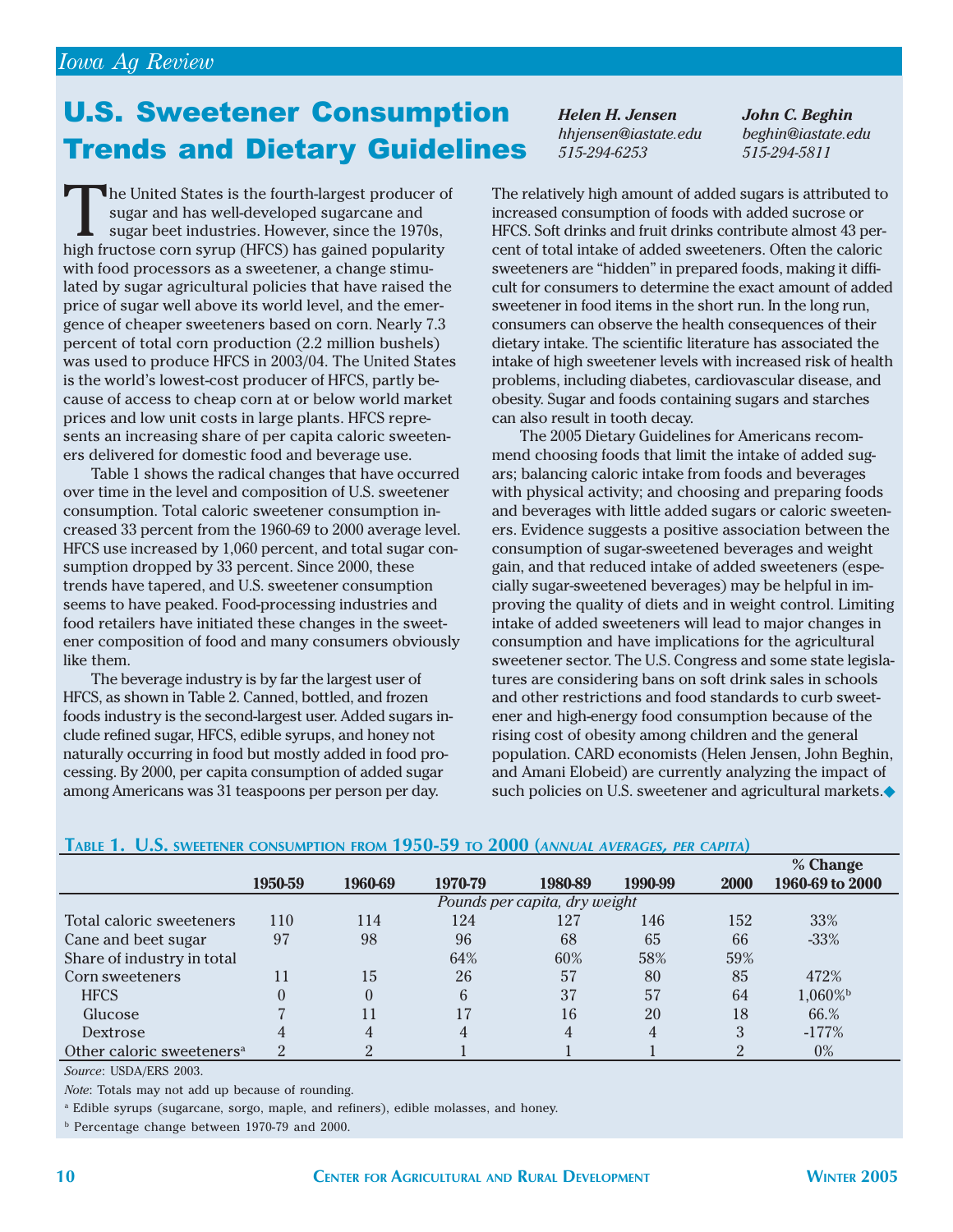#### **TABLE 2. U.S. HIGH FRUCTOSE CORN SYRUP CONSUMPTION BY TYPE OF USER (THOUSAND SHORT TONS) a**

|                                      |       |       |       |        | % change  |
|--------------------------------------|-------|-------|-------|--------|-----------|
| Industry                             | 1987  | 1992  | 1997  | 2002   | 1987-2002 |
| Confectionery and related products   | 27    | 114   | 106   | 83     | 202%      |
| Bakery, cereals, and allied products | 411   | 442   | 402   | 513    | 25%       |
| Ice cream and dairy products         | 402   | 568   | 772   | 258    | $-36\%$   |
| Canned, bottled, and frozen foods    | 593   | 647   | 502   | 686    | 73%       |
| Beverages (mostly soft drinks)       | 3,888 | 3,878 | 5,845 | 6,693c | 80%       |
| Miscellaneous food manufacturing     |       | 101   |       |        |           |
| Total                                | 5,126 | 5,506 | 7,632 | 8,533  | 66%       |
| Contribution of beverages to total   |       |       |       |        |           |
| <b>HFCS</b> consumption              | 76%   | 70%   | 77%   | 82%    |           |

*Source*: Calculated from U.S. Census Bureau data.

<sup>a</sup> For some categories and some years, the Census Bureau withholds data in order to avoid disclosing

information about individual companies or if estimates did not meet publication standards.

 $\overline{b}$  The reduction in HFCS consumption by the ice cream and dairy products industry may reflect a change

in classification of the industry.

<sup>c</sup> Authors' estimate.

#### *Rethinking Agricultural Domestic Support Continued from page 5*

made. Building on the framework for agricultural domestic support, we recommend additional changes.

The definition of Green Box policies needs to be re-examined. Given the possible effects of decoupled income support and marketing, transportation, and infrastructure support on world trade, these programs may not truly fit the Green Box target of minimally trade-distorting policies. However, these programs are not directly linked to current production or prices and may have large non-agricultural benefits. Therefore, leaving them in the Green Box but tightening the rules for them may make the most sense.

An initially generous Green Box definition may facilitate negotiation of a phase-out of the Amber Box policies, which are the most damaging distortions. Developing countries complain about the large expenditures that sustain E.U. and U.S. farm policies. As these expenditures take place no matter what, competing exporters would be better off with Green Box types of policies than

with Amber Box policies. However, this change would mean that net food-importing countries would lose access to cheap food. The export subsidies that keep the costs of food down would disappear with the Amber Box. But trade would be undeniably much less distorted.

The current AMS framework for market price support cannot adequately reflect actual support levels. The MPS examples of Japanese rice and U.S. dairy and sugar show the flaws in current AMS calculations for these programs. Moving to an AMS based on current world and domestic prices will better capture the actual level of support and align market price support programs with other Amber Box programs in which actual expenditures are used in the calculations. An alternative would be to remove the MPS programs from both the AMS limits and the current AMS calculations. The way AMS is calculated for MPS in the current agreement has a significant loophole, allowing the possibility that countries can make small changes in official policy (resulting in minimal changes in agricultural trade protection) and provide themselves large

cushions from agricultural support reductions. Either of the proposals suggested here would close this loophole.

Although the framework has provided the possibility for significant agricultural trade reform in domestic support, the Blue Box cap proposed in the framework is so generous that many programs could be folded into the Blue Box with no effective change in policy. Actually, the MPS loopholes, generous initial AMS bindings, and generous Blue Box caps taken together ensure that no actual change in aggregate support would occur. As the agricultural framework stands now, actual cuts in support may well have to wait for a third round of agricultural negotiations, unless negotiators develop a sudden desire for radical reforms. It may help to remember that it took eight rounds of world trade negotiations to get rid of trade distortions in manufacturing.◆

*This article was drawn from a larger working paper of the same name. The full text is available at http://www.card.iastate.edu/ publications/synopsis.aspx?id=557.*